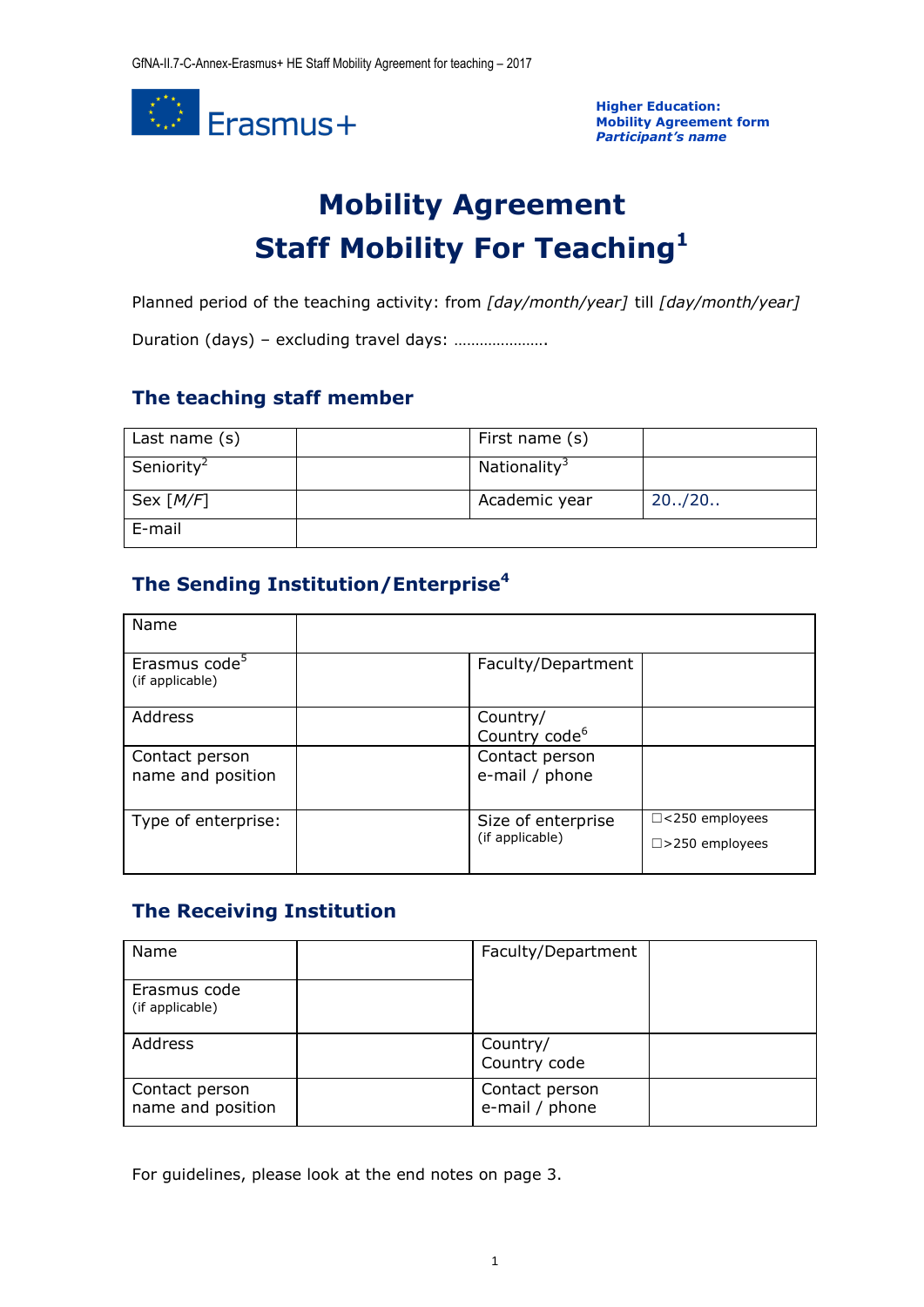

**Higher Education: Mobility Agreement form** *Participant's name*

# **Section to be completed BEFORE THE MOBILITY**

#### **I. PROPOSED MOBILITY PROGRAMME**

Main subject field<sup>7</sup>: ......................

Level (select the main one): Short cycle (EQF level 5)  $\Box$ ; Bachelor or equivalent first cycle (EQF level 6)  $□$ ; Master or equivalent second cycle (EQF level 7)  $□$ ; Doctoral or equivalent third cycle (EQF level 8)  $\Box$ 

Number of students at the receiving institution benefiting from the teaching programme: ………………

Number of teaching hours: …………………

Language of instruction: ………………………………………

#### **Overall objectives of the mobility:**

**Added value of the mobility (in the context of the modernisation and internationalisation strategies of the institutions involved):**

**Content of the teaching programme:**

**Expected outcomes and impact (e.g. on the professional development of the teaching staff member and on the competences of students at both institutions):**